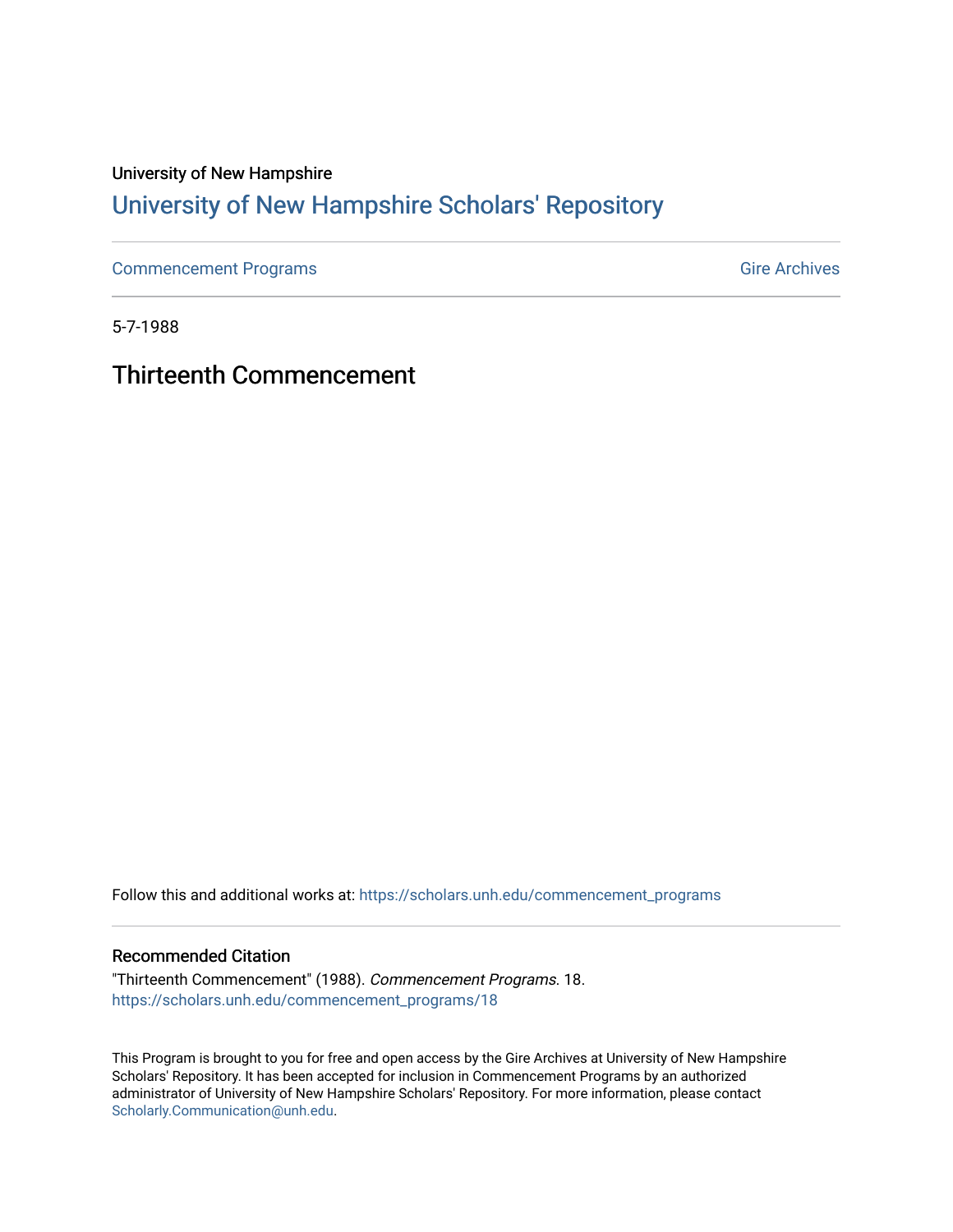

# *Thirteenth Commencement*

## **7** *May 1988*

*Franklin Pierce Law Center Concord, New Hampshire*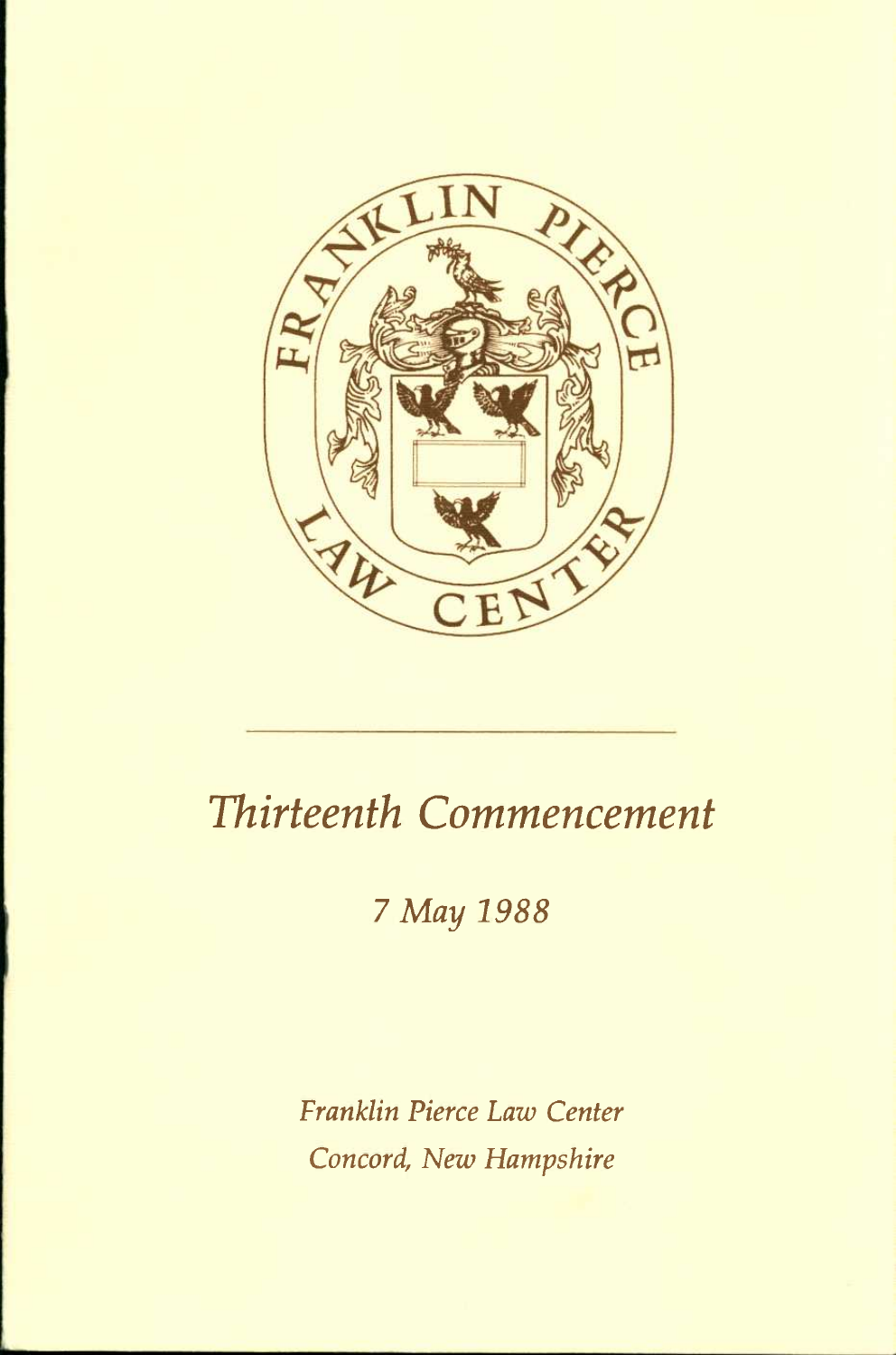## *Order of Exercises*

PRESIDING Robert H. Rines *President of the Law Center* 

#### PROCESSIONAL

WELCOME President Rines

INTRODUCTION Robert M. Viles *Dean of the Law Center* 

ADVICE FROM THE FACULTY F. Dane Buck *Professor of Law* 

WELCOME FROM THE PROFESSION The Honorable Shane Devine *Chief Judge, United States District Court for the District of New Hampshire*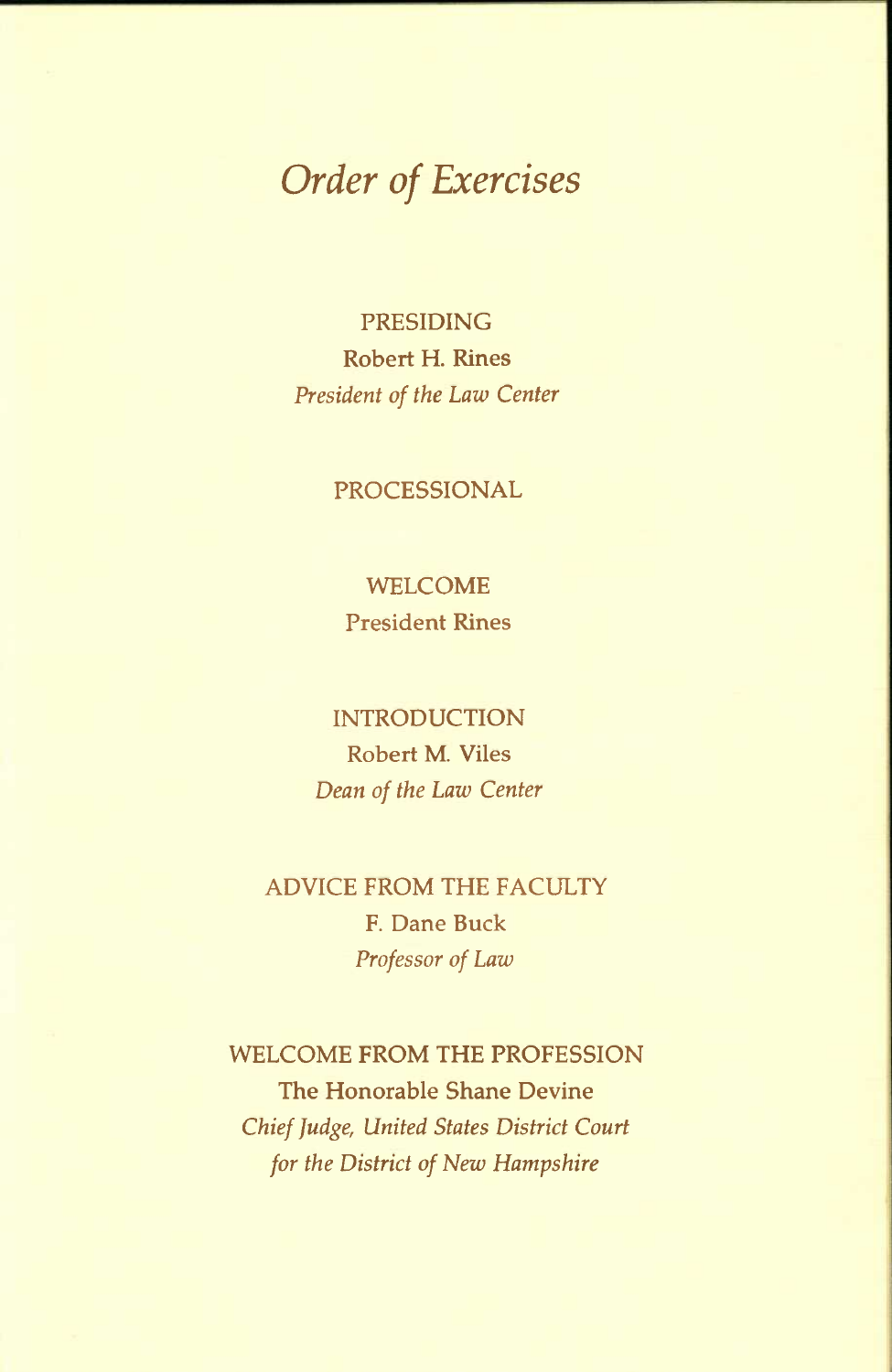COMMENCEMENT ADDRESS The Honorable Charles G. Douglas III *Former Senior Associate Justice New Hampshire Supreme Court* 

### AWARDING OF JURIS DOCTOR and MASTER OF INTELLECTUAL PROPERTY

**DEGREES** 

President Rines

Dean Viles

Arpiar G. Saunders, Jr. *Associate Dean & Professor of Law* 

Dianna L Wheeler *Registrar* 

#### SPECIAL RECOGNITION AWARD

#### CLOSING REMARKS

NATIONAL ANTHEM

RECESSIONAL

PRESIDENT'S RECEPTION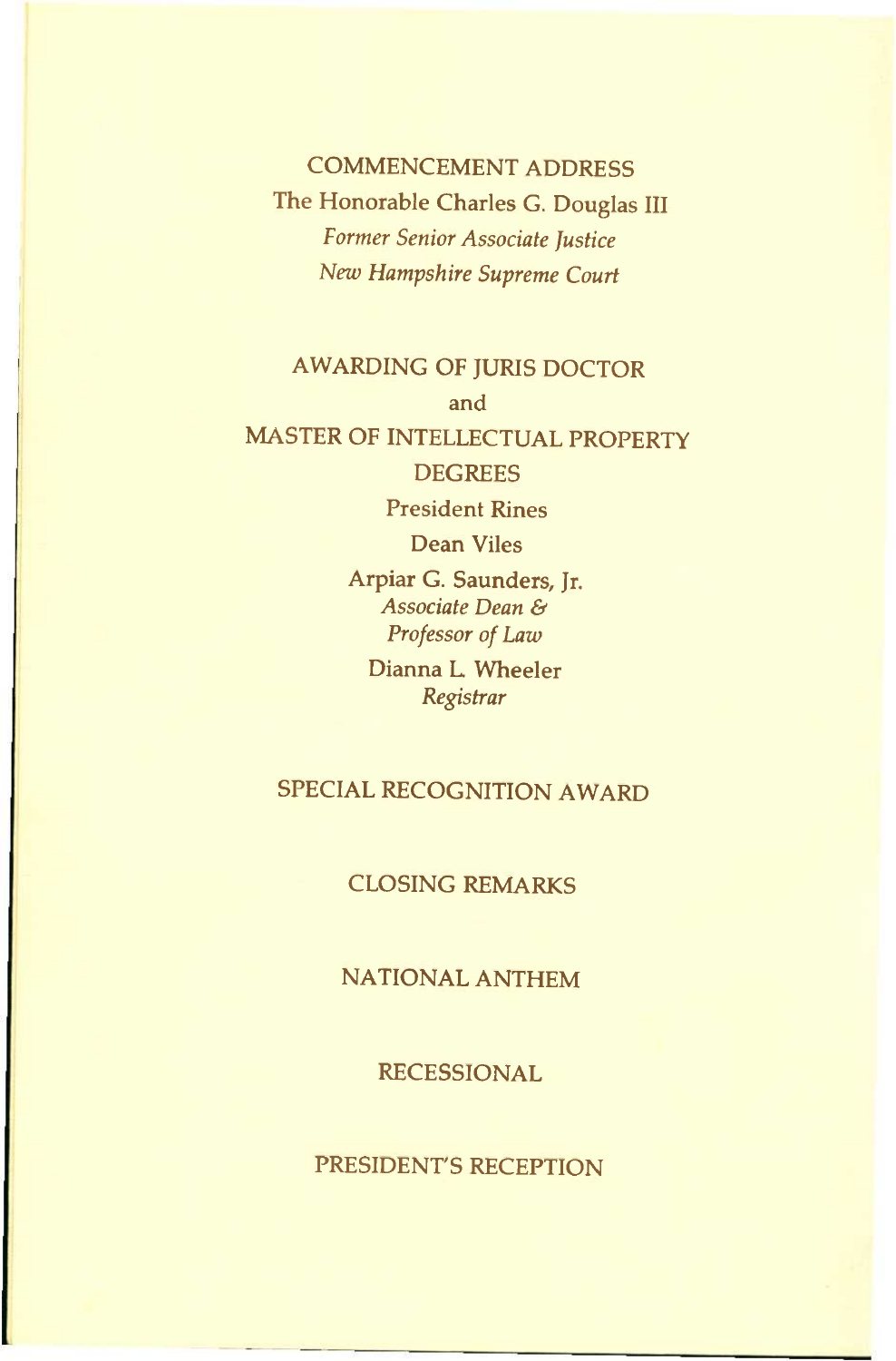### *Candidates for the Juris Doctor Degree*

John H. Arnold Roswell, New Mexico *B.S., University of Houston* 

Mark W. Baer Manchester, New Hampshire B.A, *Bates College* 

Timothy Bates New Durham, New Hampshire *A.B., Boston University* 

Avniel Avraham Ben-Israel Fairbanks, Alaska B.A, *University of Alaska* 

Bruce Andrew Berke Concord, New Hampshire B.A, *New England College* 

Cynthia Frances Edgar Booth Bemardsville, New Jersey B.A, *Furman University* 

Richard H. Bradford Chapel Hill, North Carolina *B.S., North Carolina State University* 

R Christopher Brode East Northport New York B.A, *Ashland College* 

Dorothy Parr Bruno Catskill, New York B.S., *State University of New York*  MA, *Northwestern University EdD., State University of New York* 

Paul R A. Burke West Haven, Connecticut B.A, *University of New Haven* 

Marc A. Chretien Manchester, New Hampshire B.A, *Georgetown University* 

Stephen R Christian Oklahoma City, Oklahoma *B.S.M.E, Oklahoma State University* 

Mark Paul Anthony Ciotola Ft. Leonard Wood, Missouri *B.A., University of Wisconsin* 

Lynn Curtiss Coyle Derry, New Hampshire B.A, *Notre Dame College* 

Kenneth G. Cranna Hudson, New York *B.S., State University of New York* 

Jonathan Howell Crawford Braintree, Massachusetts *A.LB., Harvard University* 

Mark DeLuca Queens, New York *B.S., State University of New York* 

George Phillip Dickson Bow, New Hampshire B.S., *Franklin Pierce College* 

Suzanne C. Donovan Irvington, New Jersey *B.S.N., Seton Hall University* 

Linda D. Dorsey Cleveland, Ohio *AB., Ohio University*  MA, *Rutgers University* 

James Anthony Dufour Old Town, Maine B.A, *University of Maine* 

Arlene Nadeau Dupuis Somersworth, New Hampshire B.A, *Notre Dame College*  MB.A, *New Hampshire College* 

Michael R. Egan Narragansett, Rhode Island B.A., *Rhode Island College* 

William B. Entwisle Portland, Maine B.A, *Bates College* 

Gabril Fekay Mill Valley, California B.A, *George Washington University* 

Mark Allen Ficco Harrisburg, Pennsylvania *B.A., University of Notre Dame*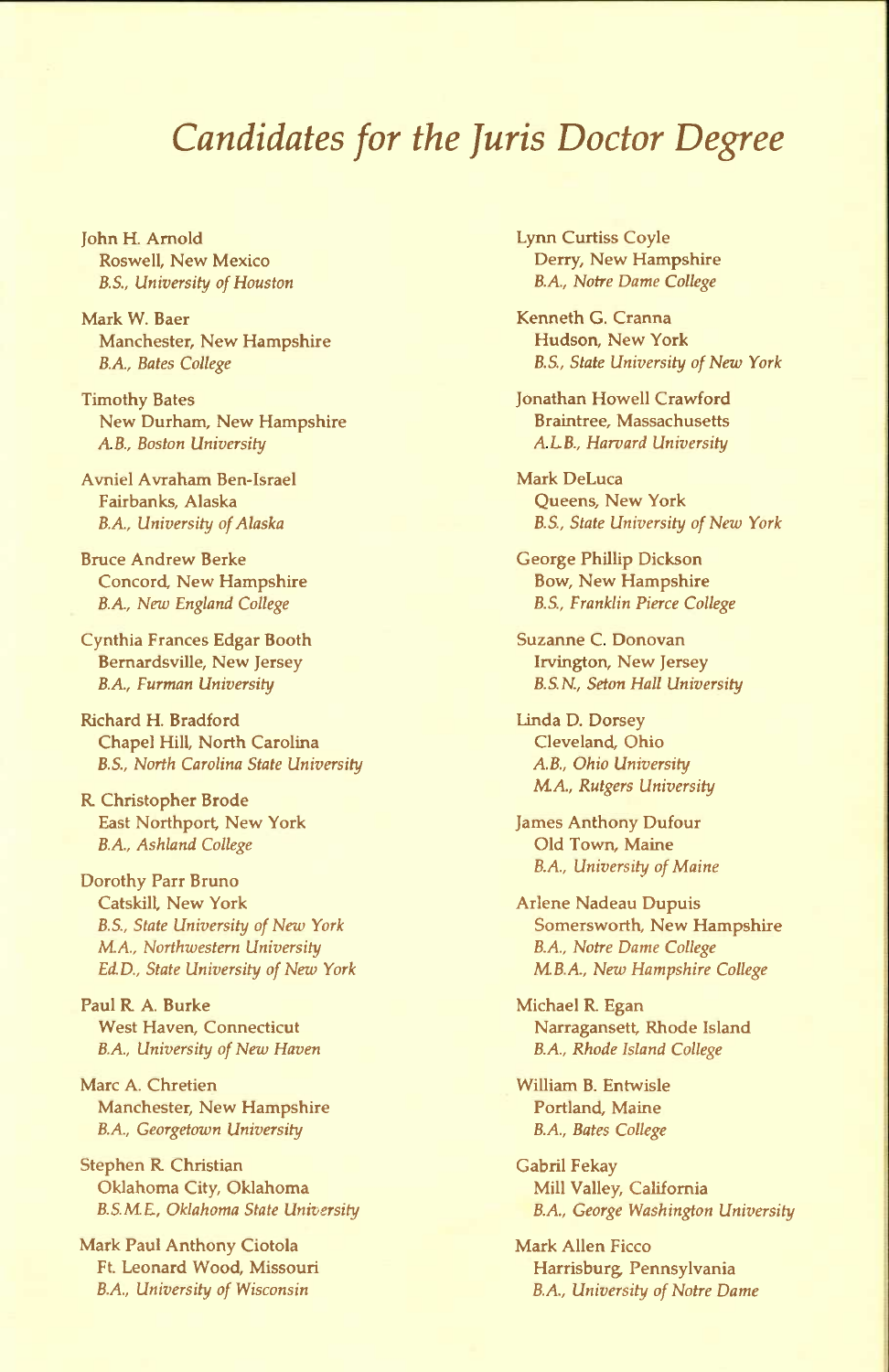Richard Nolan Foley Tamworth, New Hampshire *B.S., University of New Hampshire* 

Brian G. Germaine Southwick, Massachusetts *B.S., University of Maine* 

Richard Bruce Gerstenzang Concord, New Hampshire *B.A, City College of New York MEd., Boston University* 

Judith Begin Gilman Waterville, Maine *B.S., University of Maine* 

Lynda Girard Brookline, Massachusetts *B.S., New Hampshire College MS.C.Ed., New Hampshire College* 

John Cray Gregory, Jr. Bowling Green, Ohio *B.A, University of Rhode Island* 

Karin Anne Gregory Hudson Falls, New York B.A, *Wells College MP.H., Boston University* 

David Paul Harney Rehoboth, Massachusetts B.A, *Norwich, University* 

Karen Hennigan Saratoga Springs, New York B.B.A, *Siena College* 

Robert V. Herendeen New Lexington, Ohio B.A, *Denison University* 

Mary Elizabeth Hill Kingston, New York B.A, *Saint John Fisher College* 

John W. Hogan, Jr. York, Pennsylvania B.S., *Pennsylvania State University* 

Kerry Clark Jordan Belfast, Maine B.A, *University of Maine* 

Kevin T. Kane Boston, Massachusetts B.A, *Allentown College of St Francis de Sales MB.A, University of Baltimore* 

Eugene J. Kelly, Jr. Greenwich, New York B.A, *Siena College* 

John Andrew Kostrubanic Fairview, Pennsylvania B.S., *Pennsylvania State University* 

Robert Thaddeus Kuntz Harrisburg, Pennsylvania *AB., Colgate University* 

Joseph Lazicki Lakshmanan College Park, Maryland B.A, *University of California* 

Elizabeth Lancaster Portland, Maine *B.A., University of Maine* 

Bonnie J. Langille York, Maine B.A., *University of Southern Maine* 

Lisa N. Lawton Concord, New Hampshire *B.S., Franklin Pierce College* 

Sarah Ruef Luck Rochester, New Hampshire B.A, *Southern Methodist University* 

Ralph Joseph Mancini Sauquoit, New York B.S., *State University of New York* 

Thomas S. Marzitelli Albany, New York *B.P.S., State University of New York* 

Tamara A. Massengale Mars Hill, Maine B.A, *University of Maine* 

Kurt G. Mausert Schenectady, New York *B.S., State University of New York* 

Jamie Robert McAllaster Watertown, New York B.A, *St Lawrence University* 

John James McCarthy New Castle, New Hampshire B.S., *New Hampshire College MP.A, Golden Gate University* 

Kathy P. McKechnie North Windham, Maine *AB., Colby College* 

Donald Christie McLaughlin, Jr. Ithaca, New York *AB., Dartmouth College*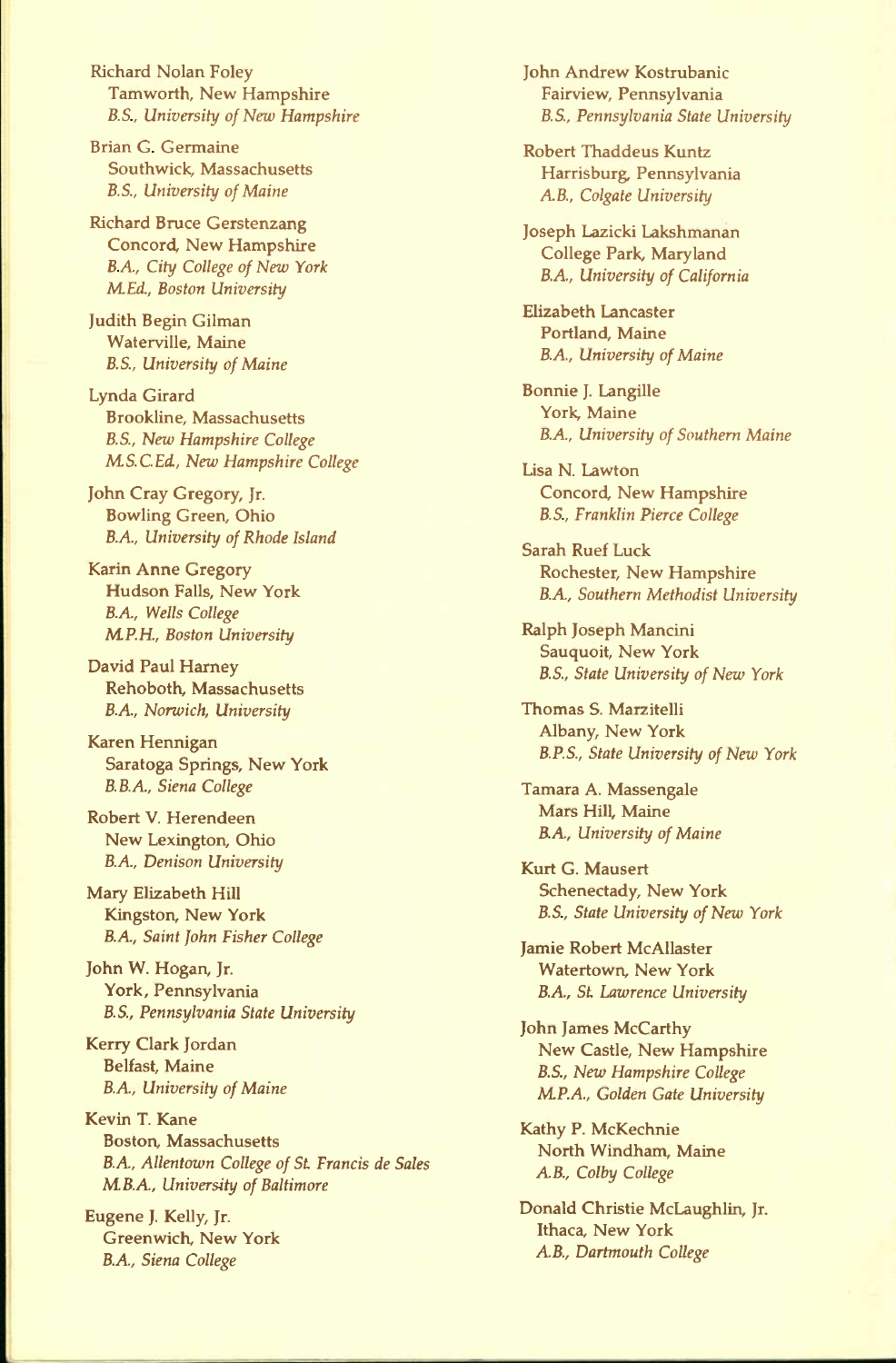Janice Livingston McLaughlin Laconia, New Hampshire *B.Ed., Keene State College* 

Sarah J. McPartland Houlton, Maine *B.A., University of Southern Maine* 

Gary Mizzone West Paterson, New Jersey *B.A, Rutgers University* 

Robert L Morgan Ellisville, Mississippi *B.A, University of Mississippi* 

Mark C. Nelligan Ridgefield, Connecticut *B.A, Franklin Pierce College* 

Philip D. O'Donnell, Jr. Herkimer, New York *B.A, St Bonaventure University* 

Alice Carol Olek Webster, New York *B.S., State University of New York* 

Gerard J. Osta Schenectady, New York *B.A, Siena College* 

Lynne Marie Parker Concord, New Hampshire *A.B., Mount Holyoke College* 

Robert Allen Parks Bangor, Maine *AB., Bowdoin College* 

Janelyn Patashnick North Adams, Massachusetts *AB., Wheaton College*  MB.A, *Union University* 

Stephen Gregory Pesarchick Auburn, New York *B.S., Niagara University* 

Carl William Potvin Barrington, New Hampshire *B.A., Merrimack College* 

Daniel Charles Proctor Concord, New Hampshire B.A, *State University of New York* 

Gary Michael Prolman Nashua, New Hampshire B.A, *Middlebury College* 

Glenn Craig Raiche Manchester, New Hampshire AB., *Saint Anselm College* 

Peter Edward Ramsey Manchester, New Hampshire *B.A., Keene State College* 

Ann M. Rice Concord, New Hampshire B.A, *University of New Hampshire* 

William B. Ritchie Concord, New Hampshire B.A, *University of Connecticut MS., University of Connecticut* 

James W. Rose Huntington, New York B.S., *Villanova University* 

Carol A. Rourke Andover, Massachusetts *B.S., Worcester State College* 

Anastasia M. Sarantos Lowell, Massachusetts *AB., Wheaton College* 

Bette-Jo A. Scott Manchester, New Hampshire *B.S., University of New Hampshire* 

Eileen M. Shannon East Greenwich, Rhode Island B.A, *Clark University* 

Jean Elizabeth Sokul Franklin, New Hampshire B.A, *Plymouth State College* 

Nancy Kay Sousane Dover, New Hampshire B.A, *University of New Hampshire* 

Jane A. Steever Concord, New Hampshire B.A, *Miami University* 

Maria Cecelia Steiner Bethesda, Maryland B.A, *George Washington University* 

Bonnie Dawn Stewart North Stonington, Connecticut B.S., *University of Connecticut* 

Jeffrey D. Strakalaitis Concord, New Hampshire B.S., *University of Wisconsin*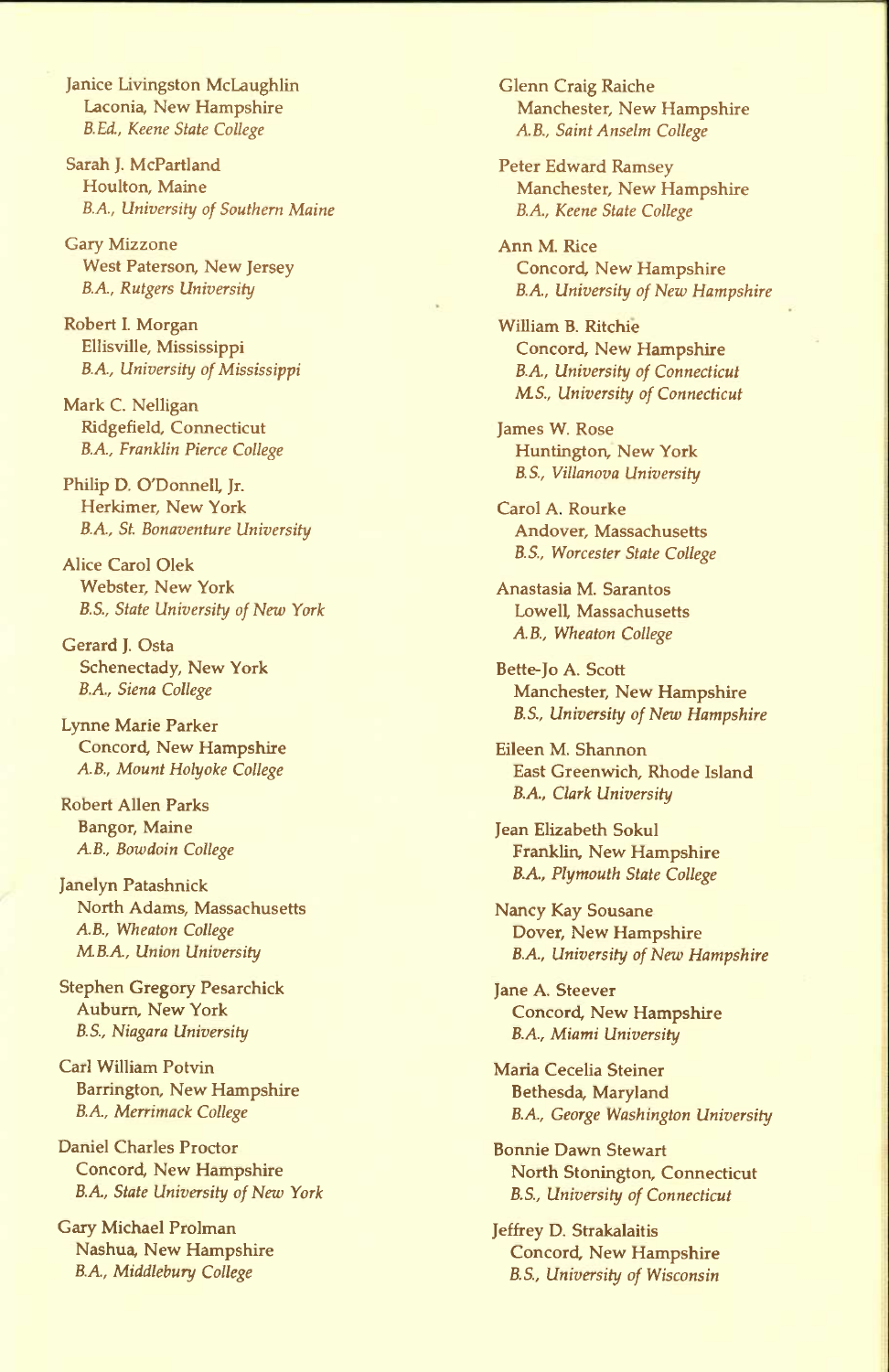Dennis Joseph, Thivierge Saco, Maine *B.S., Maine Maritime Academy* 

Nicholas Joseph Troiano Cranston, Rhode Island *B.S., University of Rhode Island* 

John Kirk Trombley Norwich, Connecticut B.A, *University of Massachusetts* 

Maria Nutile Verbeck Glen Ridge, New Jersey *B.A, Montclair State College* 

Ralph R Veseli Portsmouth, Rhode Island *B.S., University of Rhode Island* 

Julie Mitchell Walden Concord, New Hampshire B.A, *Dartmouth College* 

Heather MacLean Walker Durham, New Hampshire B.A, *Wells College* 

George Wattendorf Antrim, New Hampshire B.A, *Keene State College* 

Helen Virginia White Cranston, Rhode Island B.A, *Plymouth State College* 

Gail Patricia Williamson Goshen, New Hampshire B.A, *University of New Hampshire* 

Andrew Kendrick Wilson Amherst, New Hampshire B.A, *Saint Lawrence University* 

David Nelson Wood Concord, New Hampshire B.A, *University of Maine* 

John James Yazinski Dickson City, Pennsylvania B.A, *East Stroudsburg University* 

Linda E. Young Warner, New Hampshire B.S., *Guilford College* 

Mary Jude Michel Yue Concord, New Hampshire *AB., Mary wood College B.S., University of Hartford* 

## *Candidates for the Master of Intellectual Property*

Dukkyu Choi Seoul, Korea *B.S., Seoul National University* 

Martin A. Etcheverry Buenos Aires, Argentina *J.D., Catholic University LLM., Cambridge University* 

Feng Xiaoming Shanghai, China *B.S., University of Science & Technology of China* 

Blandina Selle Gogadi Dar-es-Salaam, Tanzania *LLB; (Hons.) University of Dar-es-Salaam* 

Gloria G. Isla del Campo Mexico D.F., Mexico *Licenciado en Derecho (Law), Universdad Iberoamericana* 

Liang Liang Beijing, China *B.S., Shandong Institute of Chemical Industry*  Liu Feng yun Wuhan, China B.A, *Beijing Foreign Studies University* 

Luo Jia Beijing, China B.A, *Beijing Second Foreign Language Institute* 

Davide Marchi Milan, Italy *J.D., University of Milan Law School* 

Ying Tuo Shanghai, China *Graduated, East China Normal University* 

Qiang (John) Yue Beijing, China B.A, *Beijing Languages Institute*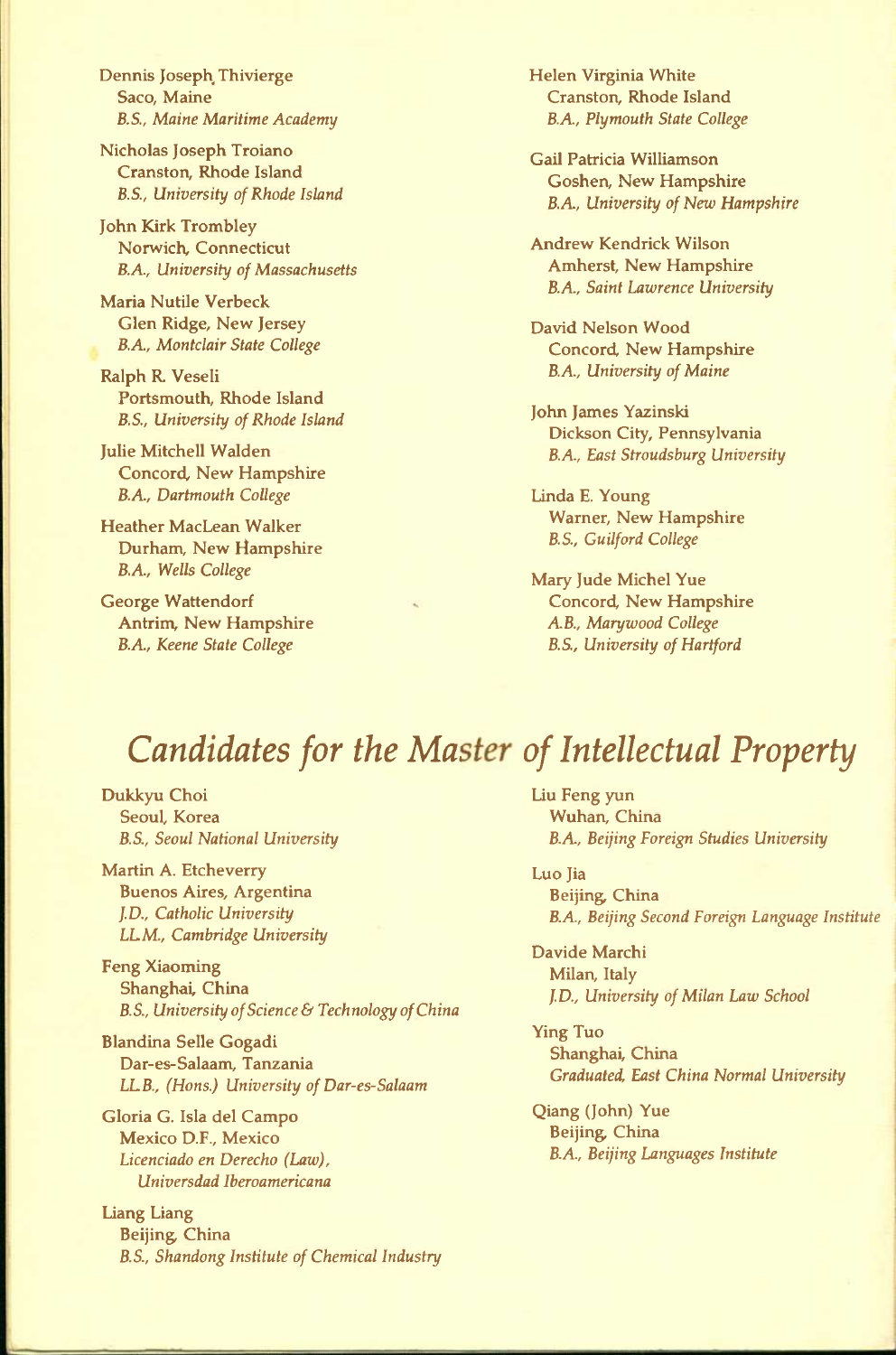## *Marshals*

F. Dane Buck, Jr., Chief Marshal *Professor of Law* 

> Ruth S. Chevion *Professor of Law*

Thomas G. Field, Jr. *Professor of Law* 

Hugh H. Gibbons *Professor of Law* 

Richard A. Hesse *Professor of Law* 

## *Music*

University of New Hampshire Faculty Brass Ensemble *Director, Robert Stibler* 

Commencement March Composed by the President of the Law Center *Arrangement by Branch Sanders* 77